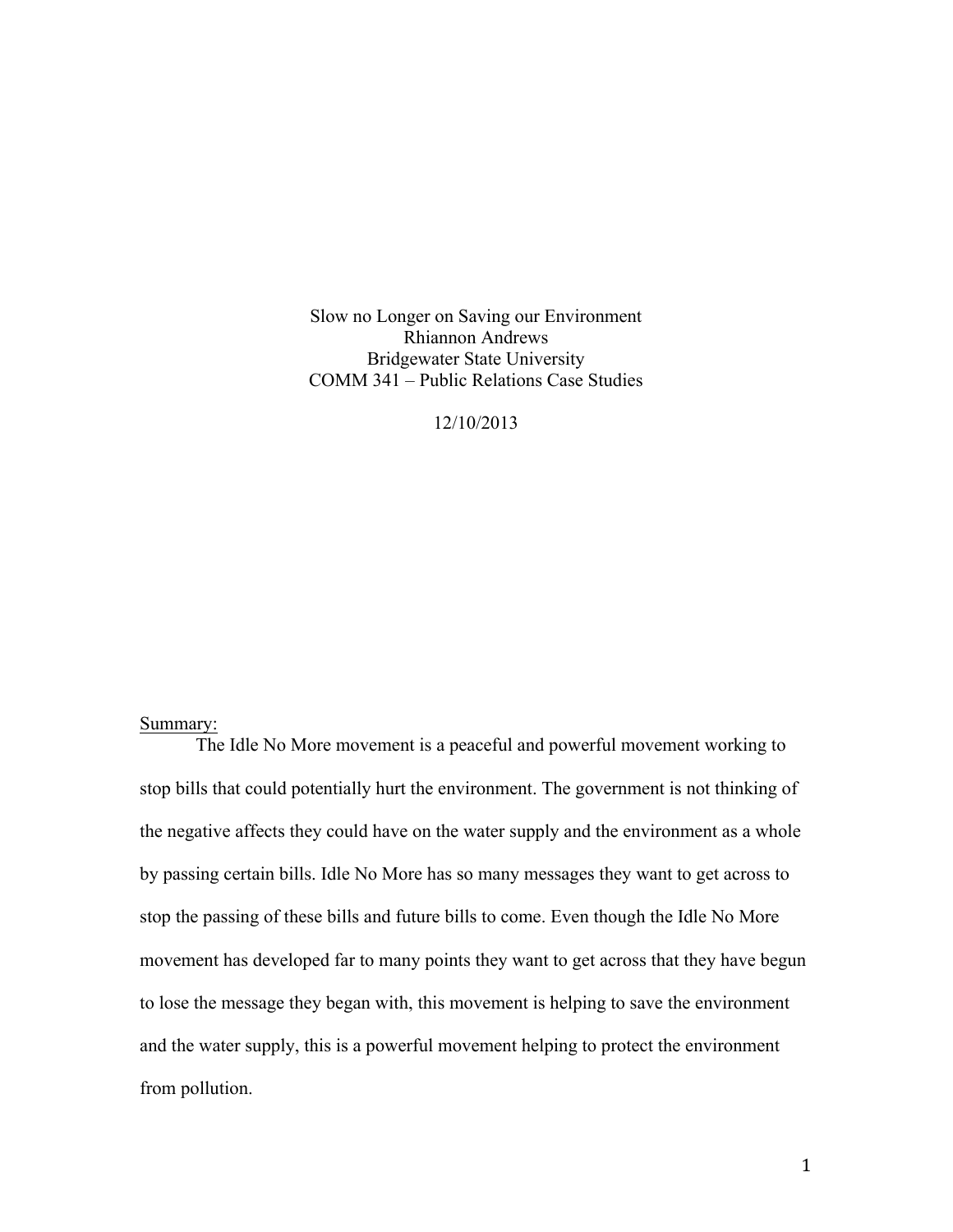## **Background –**

Idle no more is one of the largest indigenous mass movements in Canada. It was started by four first nations woman as a peaceful movement against a bill known as C-45. This bill was going to dilute tribal sovereignty and environmental protection there have men hundreds of protests and rallies along with teach-ins throughout the country. This movement is trying to protect the environment and indigenous sovereignty. This movement is working to pressure the government into protecting our environment. The most recognized voice for this movement was Theresa Spence. She was a first nation chief. She went to extreme lengths to force a meeting with the prime minister to talk about the violations of the indigenous treaty. The extreme length that Theresa took was a Six-week hunger strike. Idle No More is a movement that is calling on individuals to join a revolution that protects the land and water. A more recent event occurred that is related to the Idle No More Movement. This event was an anti fracking protest that ended in a clash between the protestors and the Royal Canadian Mounted Police. This event took place all over Canada on October  $17<sup>th</sup>$  when peaceful protestors were blockading highways and bridges around Canada to protest the fracturing of deep underground rock in search for natural gas. However these protestors believe that this process could damage the environment and contaminate their drinking water. This protest was supposed to be peaceful however some areas got out of control and RCMP cruisers were light on fire and RCMP shot bean bags and bear spray. This protest resulted in over 44 arrests that ranged from mischief to uttering threats. These people that were arrested will be held in jail over the weekend. There has been a lot of he said she said going on between the protestors and the RCMP about who caused this protest to change from peaceful to destructive. This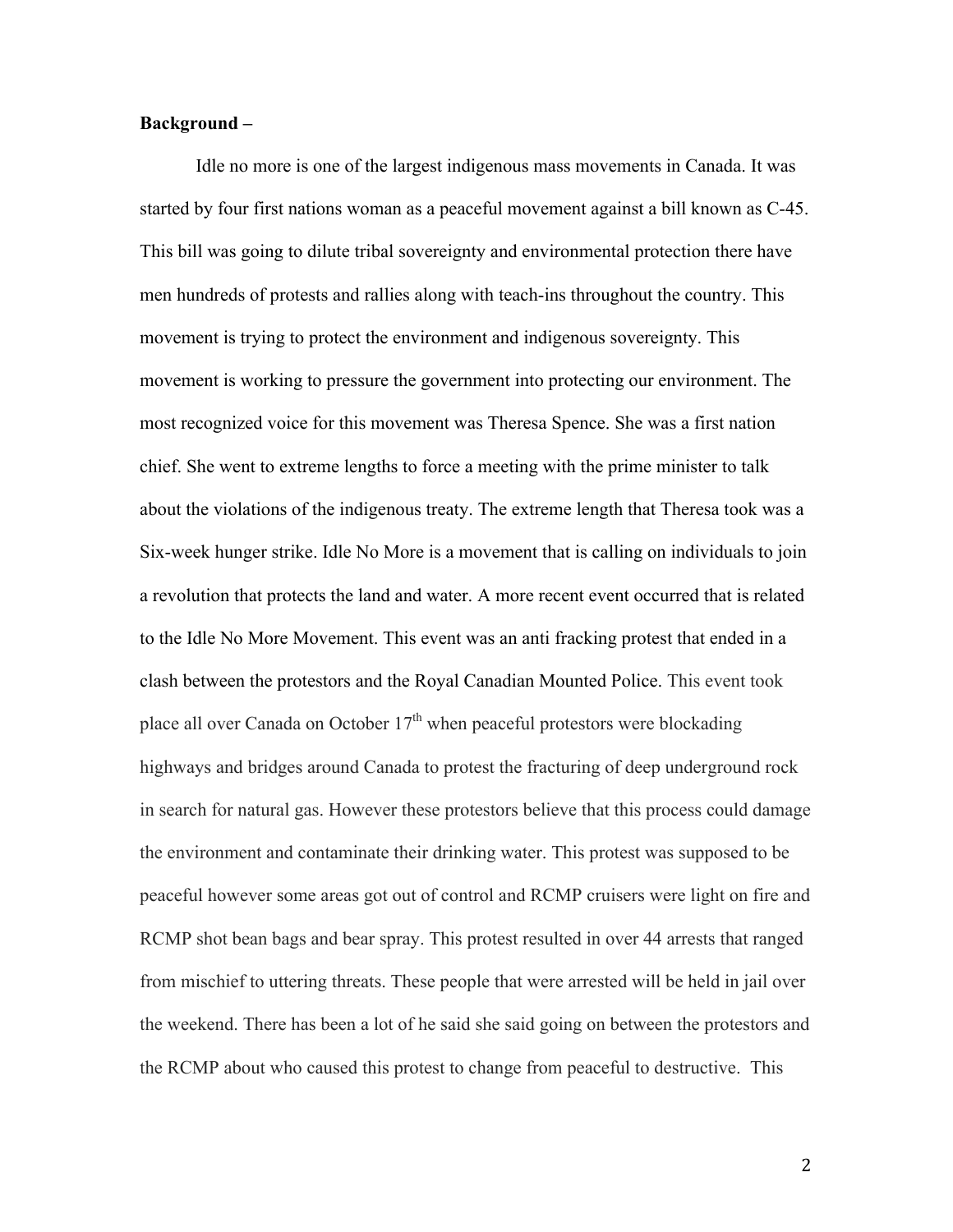event took place all over Canada on October  $17<sup>th</sup>$  when peaceful protestors were blockading highways and bridges around Canada to protest the fracturing of deep underground rock in search for natural gas. However these protestors believe that this process could damage the environment and contaminate their drinking water. This protest was supposed to be peaceful however some areas got out of control and RCMP cruisers were light on fire and RCMP shot bean bags and bear spray. This protest resulted in over 44 arrests that ranged from mischief to uttering threats. These people that were arrested will be held in jail over the weekend. There has been a lot of he said she said going on between the protestors and the RCMP about who caused this protest to change from peaceful to destructive.

#### **Findings –**

The Idle No More Movement began in 2012 and has grown sense. What started as university and school teach-ins has become more than just that. It has grown to include rallies, and have now developed into flash mobs in parks, and shopping malls. They are working to get their message across to government officials that they are going against long-term treaties. There were liquid only hunger strikes and blockades of railway lines to try and get their message across. All of this was done in attempt to show their frustrations towards the government about the lack of communication to the First Nations about these bills. The Idle No More Movement sparked interest of the media and began to peak interest of the public. It quickly transitioned into social media campaigns, which began to spread the word more quickly, and sparked other activist movements. It became a national and an international movement with other First Nation communities. As quickly as this movement came into the media it quickly began to fade. It is still around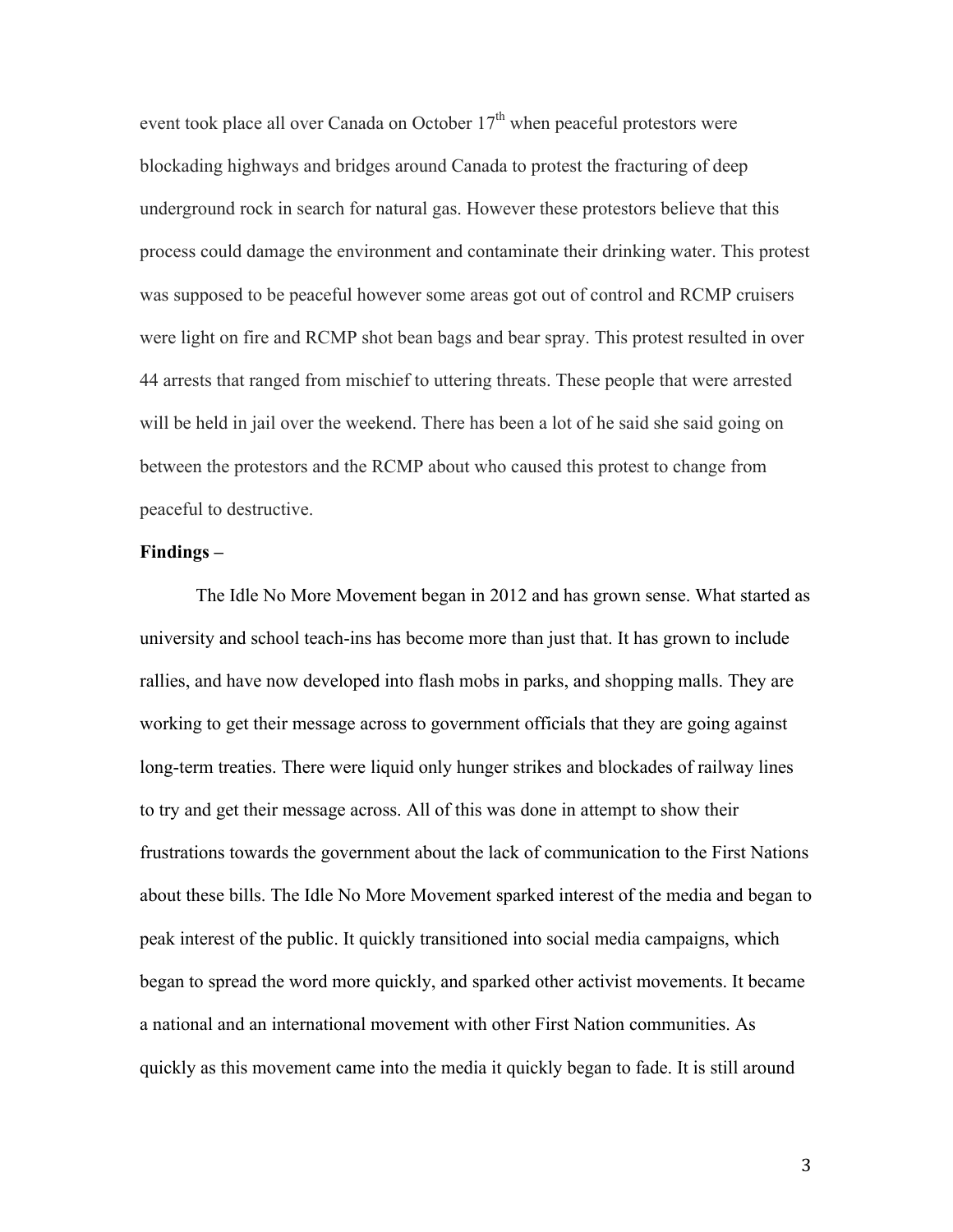today and continues to educate people on the colonization of indigenous people in Canada its impact on the public's consciousness has faded. This movement experienced a lot of negative criticism mostly racial stereotypes. They also were accused and portrayed as being terrorists. They were often characterized as being lazy and unproductive members of society. They were accused of wasting and draining public resources. This however did not stop the Idle No More Movement and they continue to try and get their point out there and fight for what they thought was right. They are still fighting for what they believe in to this day almost exactly a year after the movement began. An important aspect of this movement is Crisis Response. Crisis response depends on three things and that is the public and political environment in which the crisis is occurring, the culture and inner workings of the organization facing the crisis, and lastly Human Nature such as how will the persons and groups involved most likely react to the crisis itself, to attempts to alleviate it, and to various communications, events or activities. These three things figure into the Idle No More events because they have explained and showed the public and political environment in which this is occurring, they have shared the inner workings and culture of the organization and they have shared their human nature how they plan to take action with communication, events and activities. Social Media had a huge impact on media coverage of the protest that occurred on October  $17<sup>th</sup>$ . Twitter was one of the first types of media to have coverage about it within the first six hours followed by YouTube, Facebook, Flickr, and dig by hour 12. When you Google this event the bulk of information that first pops up are tweets about the event taking place so clearly this was a huge part of the media coverage for this confrontation.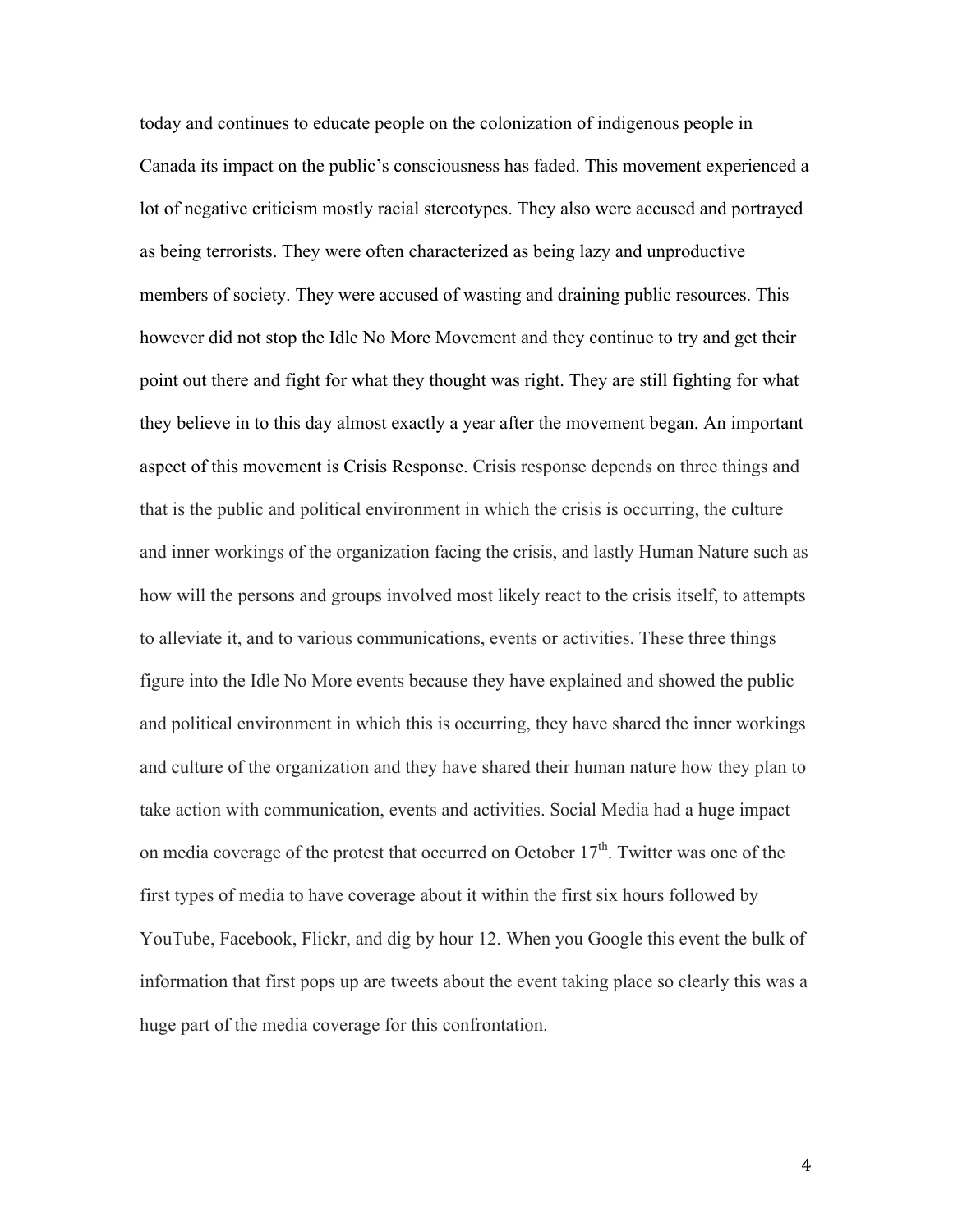### **Conclusion—**

The Idle No More movement like stated in the summary is a peaceful and powerful movement working to stop bills that could potentially hurt the environment. They are fighting the government, which is not thinking about the consequences of selling off land that belongs to the First Nationals Community according to treaties that were signed when the government and this community were trying to come together. The government selling this land could potential hurt the environment as a whole by passing certain bills Idle No More has so many messages they want to get across to stop the passing of these bills and future bills to come. According to the four types of Crisis, the following crises have occurred in the Idle No More movement is Management Decisions. They are standing up about how the company that is planning this exploratory search has never consulted with the first nations people to gain their consent for exploratory drilling on their reserve however the companies website has claimed to be fulfilling the necessary steps towards drilling. The company was just going to push it under the rug and not let people know that they did not get their approval. These types of things have been occurring since the 1960's with companies and politicians just hiding things and not being honest about their decisions and actions they have taken against the first nations people. Even though the Idle No More movement has developed so many points they want to get across they have begun to lose the message they began with, this movement is helping to save the environment. In saving the environment it will also help save the water supply, this is a powerful movement helping to protect the environment from pollution. The Idle No More Movement is a significant case study in the field of activist campaigns because these individuals were fighting for what they believe is right and what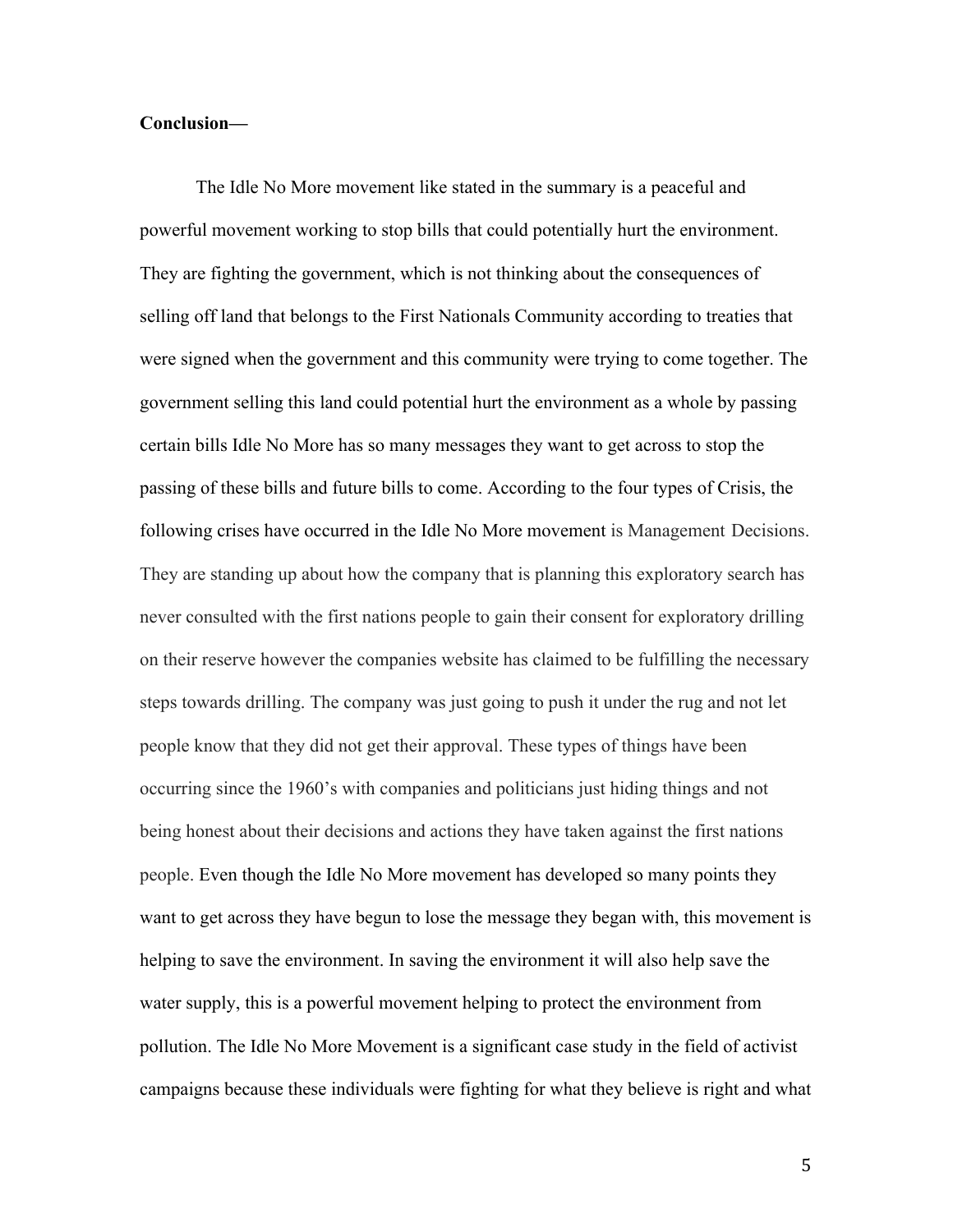they believe is intruding on what is rightfully theirs. The Idle No More Movement is a movement that is still young and is important. It has started to move away from the reasons they started. They still believe in saving the environment but have also gained so many other messages they want to get across. This movement although has not quite been as successful as they would have hoped is still working to grow and become bigger and more recognized. This movement is growing everyday and they will one day get their land back and get the government to recognize the treaties that they had previously made with these communities. One day they will be able to save the environment from further pollution and to help save the water supply in the country of Canada. This movement if it continues to grow and develop will be able to get others to understand and join with their movement and help them fight for their rights to the land that was once theirs. After the October  $17<sup>th</sup>$  events most people are now for and stand with the Idle No More movement after reading and hearing reports about the protest and hearing about how the RCMP acted toward them. They have clearly shown why they are standing up against this and people are beginning to see the issues that stand with continuing with this fracking. I say this because previously people were not entirely sure if they were just looking for attention or if they really had ground to stand on and now it is clear. I believe that more people are for this movement but I also do not think they will do anything about it they fall into the category of leaning favorable.